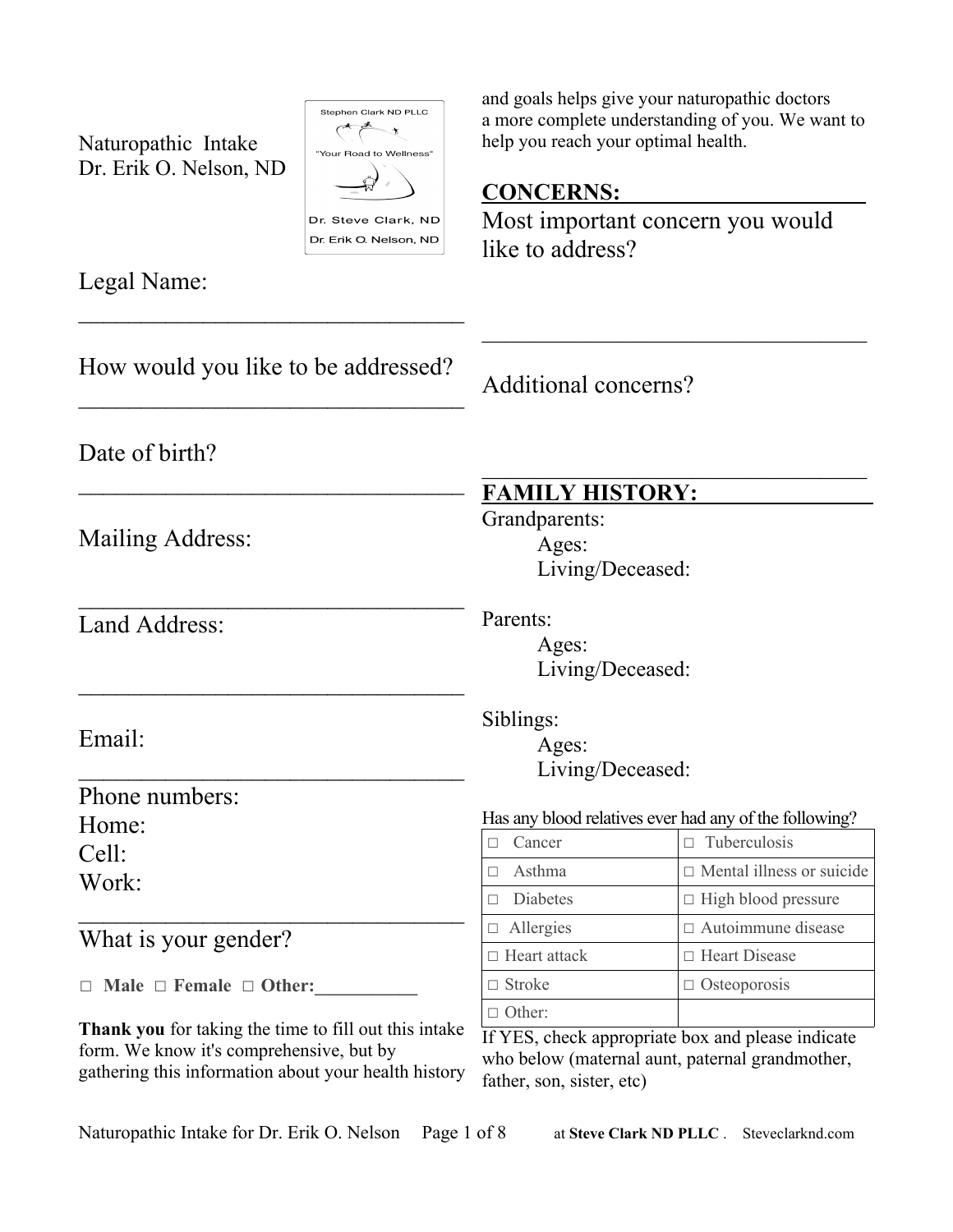### **MEDICAL HISTORY:**

Who is your primary care physician Please include address, phone & fax number:

Please indicate the doctors or practitioners that have been involved in your care in the last three years. Provide name, date of last visit, visit reason, office number?

Please list any major accident or illness during childhood not already indicated:

 $\overline{\phantom{a}}$  , where  $\overline{\phantom{a}}$  , where  $\overline{\phantom{a}}$  ,  $\overline{\phantom{a}}$  ,  $\overline{\phantom{a}}$  ,  $\overline{\phantom{a}}$  ,  $\overline{\phantom{a}}$  ,  $\overline{\phantom{a}}$  ,  $\overline{\phantom{a}}$  ,  $\overline{\phantom{a}}$  ,  $\overline{\phantom{a}}$  ,  $\overline{\phantom{a}}$  ,  $\overline{\phantom{a}}$  ,  $\overline{\phantom{a}}$  ,  $\overline{\phantom{a}}$  ,

Date of last physical exam:

Date of last blood work:

| $\Box$ Nephrologist       | $\Box$ Urologist               |
|---------------------------|--------------------------------|
| $\Box$ Acupuncturist      | $\Box$ Chiropractor            |
| $\Box$ Gastroenterologist | $\Box$ Hematologist/Oncologist |
| Surgeon                   | $\Box$ Endocrinologist         |
| $\Box$ Cardiologist       | $\Box$ Naturopath              |
| Gynecologist              | Other                          |

List any significant prior illness, diagnosis, or injuries, including date occurred (ie hypertension March 2015):

 $\overline{\phantom{a}}$  , where  $\overline{\phantom{a}}$  , where  $\overline{\phantom{a}}$  ,  $\overline{\phantom{a}}$  ,  $\overline{\phantom{a}}$  ,  $\overline{\phantom{a}}$  ,  $\overline{\phantom{a}}$  ,  $\overline{\phantom{a}}$  ,  $\overline{\phantom{a}}$  ,  $\overline{\phantom{a}}$  ,  $\overline{\phantom{a}}$  ,  $\overline{\phantom{a}}$  ,  $\overline{\phantom{a}}$  ,  $\overline{\phantom{a}}$  ,  $\overline{\phantom{a}}$  , Surgeries and hospitalizations: (Reason and date)

## **VACCINATION HISTORY:**

Have you ever had the disease (D), been immunized (I), neither (N) or Unknown (U) for the following?

 $\overline{\phantom{a}}$  , where  $\overline{\phantom{a}}$  , where  $\overline{\phantom{a}}$  ,  $\overline{\phantom{a}}$  ,  $\overline{\phantom{a}}$  ,  $\overline{\phantom{a}}$  ,  $\overline{\phantom{a}}$  ,  $\overline{\phantom{a}}$  ,  $\overline{\phantom{a}}$  ,  $\overline{\phantom{a}}$  ,  $\overline{\phantom{a}}$  ,  $\overline{\phantom{a}}$  ,  $\overline{\phantom{a}}$  ,  $\overline{\phantom{a}}$  ,  $\overline{\phantom{a}}$  ,

|                                    | D |   |   |   | N U Date |
|------------------------------------|---|---|---|---|----------|
| Tetanus                            |   |   |   |   |          |
| Whooping cough (pertussis)         | п |   |   | п |          |
| Haemophilus (HiB)                  |   |   |   | П |          |
| Hepatitis A                        |   |   |   |   |          |
| Hepatitis B                        |   |   | п |   |          |
| <b>Measles</b>                     |   |   | П |   |          |
| <b>Mumps</b>                       |   |   | П |   |          |
| German Measles (rubella)           |   |   | п |   |          |
| Chicken Pox:                       | П | п | П | П |          |
| Shingles:                          | п | п | П | П |          |
| Human Papilloma Virus (HPV) $\Box$ |   | п | П | П |          |
| Pneumococcus (PCV)                 | п |   | п |   |          |
| Polio                              |   |   |   |   |          |
| Meningococcal                      |   |   | п |   |          |
| Pneumonia                          |   |   |   |   |          |
| Influenza                          |   |   |   |   |          |
| Covid 19                           |   |   |   |   |          |
| Other vaccines:                    |   |   |   |   |          |

Adverse reactions to vaccines?

- $\Box$  NO
- □ YES, describe: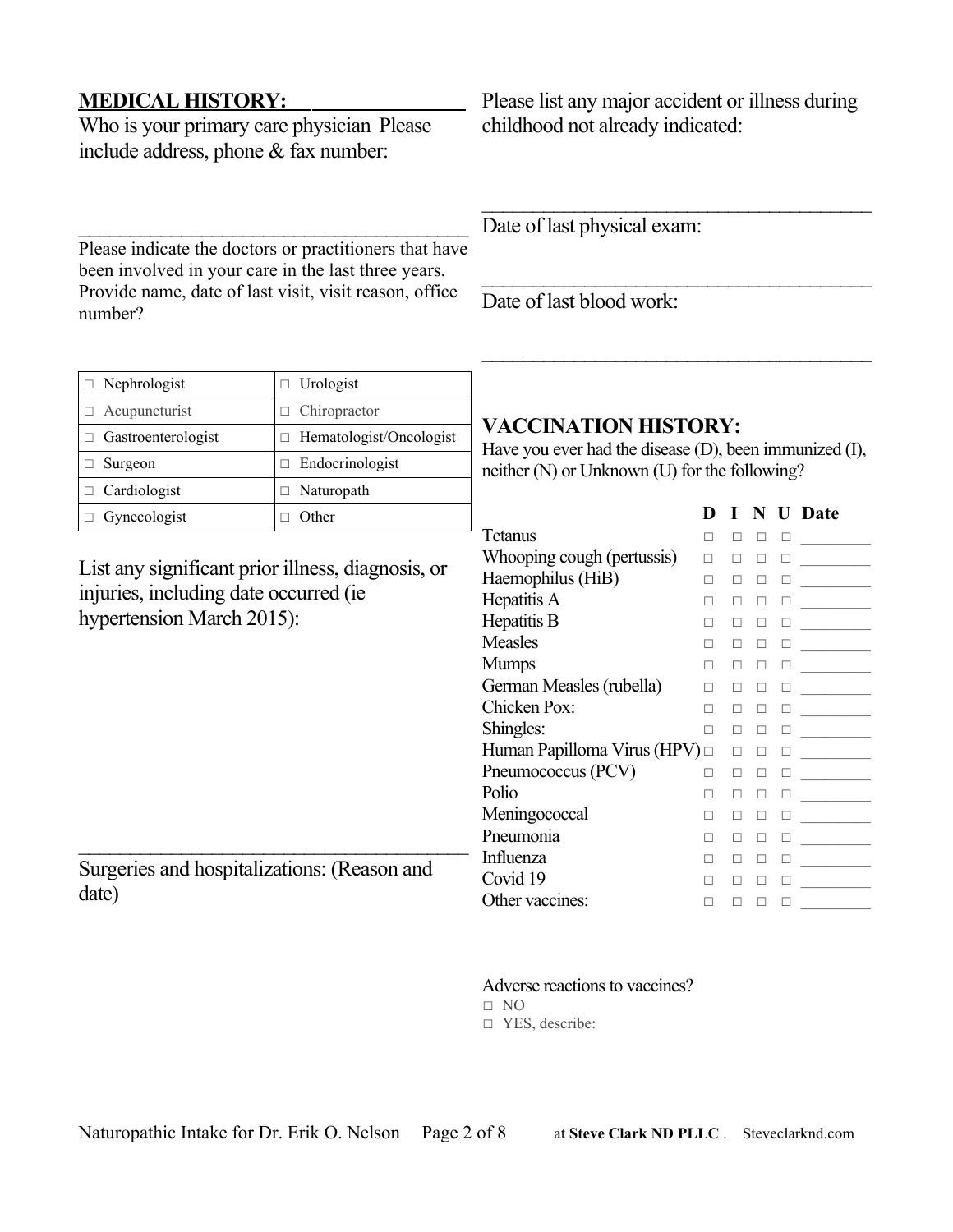## **MEDICAL IMAGING: Date, area of body, reason:** X-ray:

MRI/CT Scan:

Ultrasound:

# **ALLERGIES:**

- $\Box$  No known or suspected allergies
- □ Medication
- ☐ Food
- □ Environment

Please indicate allergy and describe reaction:

 $\mathcal{L}_\text{max}$  , and the set of the set of the set of the set of the set of the set of the set of the set of the set of the set of the set of the set of the set of the set of the set of the set of the set of the set of the

## **MEDICATIONS AND SUPPLEMENTS:**

 $\overline{\phantom{a}}$  , where  $\overline{\phantom{a}}$  , where  $\overline{\phantom{a}}$  ,  $\overline{\phantom{a}}$  ,  $\overline{\phantom{a}}$  ,  $\overline{\phantom{a}}$  ,  $\overline{\phantom{a}}$  ,  $\overline{\phantom{a}}$  ,  $\overline{\phantom{a}}$  ,  $\overline{\phantom{a}}$  ,  $\overline{\phantom{a}}$  ,  $\overline{\phantom{a}}$  ,  $\overline{\phantom{a}}$  ,  $\overline{\phantom{a}}$  ,  $\overline{\phantom{a}}$  ,

Current Medications and Supplements (please include ALL prescriptions, over-the-counter drugs, vitamins, herbs, etc.). Please include daily dose and reason for taking it.

## **SOCIAL HISTORY:**

What is your current job?

Do you enjoy or job?  $\Box$  Yes  $\Box$  No

What are your hobbies?

Have you done any foreign travel within the last year?

 $\Box$  Yes, where?  $\Box$  No

Please indicate your average level of energy throughout the day using the scale 1-10 (1 is the lowest, 10 is the highest)

 $\mathcal{L}_\text{max}$  , and the set of the set of the set of the set of the set of the set of the set of the set of the set of the set of the set of the set of the set of the set of the set of the set of the set of the set of the

Do you Exercise? If YES, indicate type, how many times a week, for how long? (ie soccer, 3 days, 60 minutes) ☐ Yes, describe ☐ No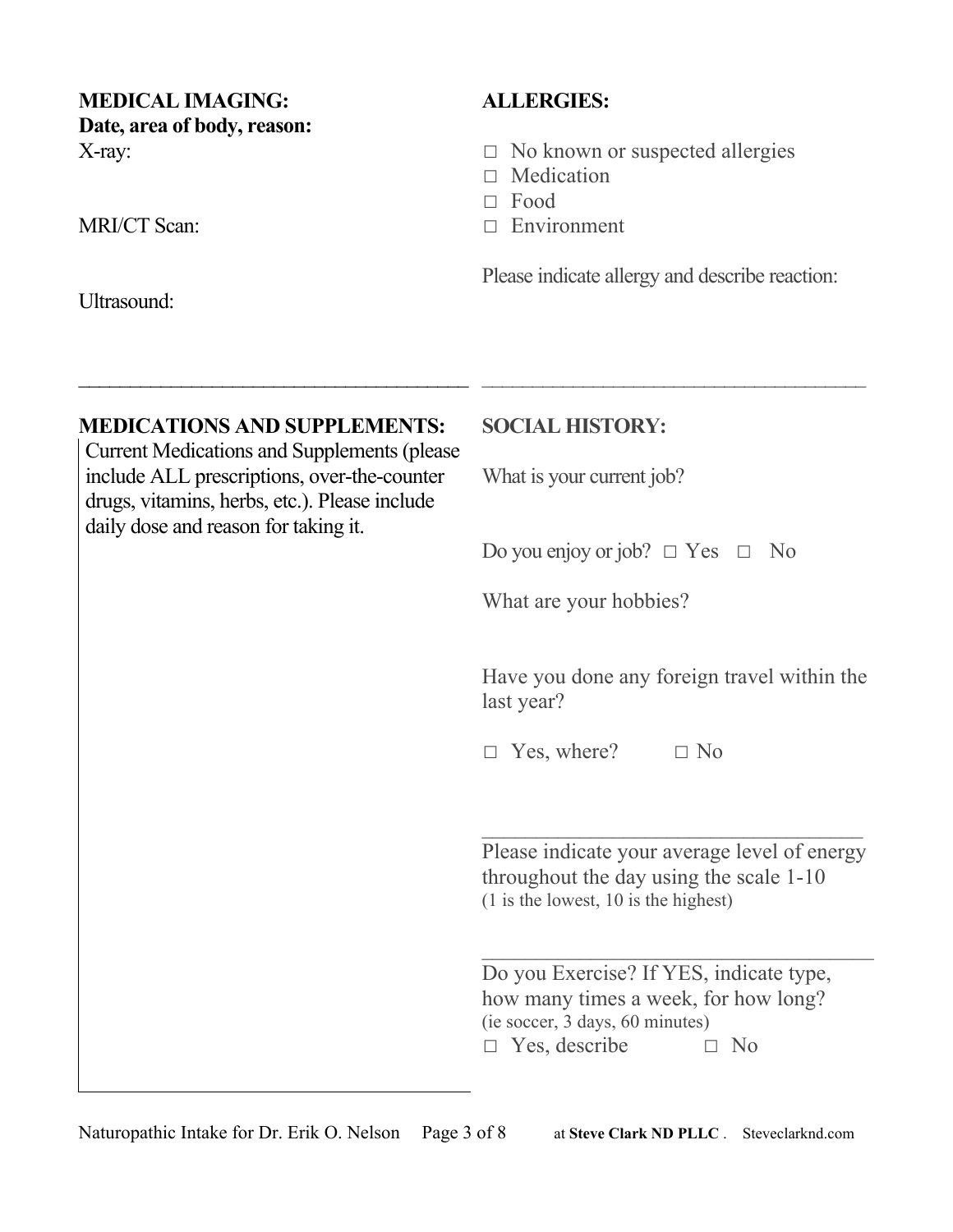| <b>SLEEP:</b>                                                                                                                                                                                                                                    |                                                                                                                                                                                              | Do you use recreational drugs?<br>$\Box$ Yes<br>$\Box$ No<br>$\Box$ In the past                                                                                                                                                                                                                         |                                                                                                 |  |  |  |  |
|--------------------------------------------------------------------------------------------------------------------------------------------------------------------------------------------------------------------------------------------------|----------------------------------------------------------------------------------------------------------------------------------------------------------------------------------------------|---------------------------------------------------------------------------------------------------------------------------------------------------------------------------------------------------------------------------------------------------------------------------------------------------------|-------------------------------------------------------------------------------------------------|--|--|--|--|
| How many hours of sleep do you usually get<br>per night?.                                                                                                                                                                                        |                                                                                                                                                                                              | If yes, how often?<br>$\Box$ Daily $\Box$ Weekly $\Box$ Monthly $\Box$ Other                                                                                                                                                                                                                            |                                                                                                 |  |  |  |  |
| Do you wake feeling refreshed?<br>$\Box$ Always $\Box$ Usually $\Box$ Rarely $\Box$ NO                                                                                                                                                           |                                                                                                                                                                                              | Specify what kind:<br>$\Box$ Cannabis<br>$\Box$ Barbiturates/<br>Benzodiazepines                                                                                                                                                                                                                        |                                                                                                 |  |  |  |  |
| Do you have difficulty sleeping?<br>Any trouble falling asleep<br>Any trouble staying asleep<br>Do you snore?<br>Do you grind your teeth?<br>Do you have nightmares?<br>Do you sleepwalk?<br>Do you wake due to pain?<br>Do you use a sleep aid? | $\Box$ Yes $\Box$ No<br>$\Box$ Yes $\Box$ No<br>$\Box$ Yes $\Box$ No<br>$\Box$ Yes $\Box$ No<br>$\Box$ Yes $\Box$ No<br>$\Box$ Yes $\Box$ No<br>$\Box$ Yes $\Box$ No<br>$\Box$ Yes $\Box$ No | $\Box$ Solvents<br>$\Box$ Heroin<br>$\Box$ Opium<br>$\Box$ Ecstasy<br>$\Box$ Cocaine<br>$\Box$ Other:<br>Have you ever been told you have an addition or<br>been treated for an addiction? $\Box$ Yes $\Box$ No                                                                                         | $\Box$ Psychedelic mushrooms<br><b>LSD</b><br>$\Box$<br>Peyote<br>$\Box$<br>$\Box$ Amphetamines |  |  |  |  |
| $\Box$ Yes, Indicate:<br>$\Box$ No                                                                                                                                                                                                               |                                                                                                                                                                                              | Does the use of alcohol or drugs impair your<br>activities or daily living? $\Box$ Yes $\Box$ No                                                                                                                                                                                                        |                                                                                                 |  |  |  |  |
| <b>ALCOHOL, TOBACCO AND</b><br><b>REACTRATIONAL DRUG USE:</b><br>Do you drink alcohol?<br>$\Box$ Daily $\Box$ Weekly $\Box$ Monthly                                                                                                              | $\Box$ No                                                                                                                                                                                    | <b>RELATIONSHIP STATUS:</b><br>$\Box$ Single<br>Married<br>$\Box$<br>Domestic partner<br>$\Box$ In a relationship                                                                                                                                                                                       | $\Box$ Separated<br>Divorced<br>$\Box$<br>$\Box$ Widowed<br>$\Box$ Other                        |  |  |  |  |
| What type of alcohol do you prefer?<br>$\Box$ liquor $\Box$ Wine $\Box$ Beer $\Box$ Other                                                                                                                                                        |                                                                                                                                                                                              | Are you satisfied with your significant relationship?<br>$\Box$ Yes<br>$\Box$ No                                                                                                                                                                                                                        |                                                                                                 |  |  |  |  |
| How much do you drink per sitting?<br>Indicate amount consumed per occasion.                                                                                                                                                                     |                                                                                                                                                                                              | Do you Live alone?<br>$\Box$ Yes<br>$\Box$ No                                                                                                                                                                                                                                                           |                                                                                                 |  |  |  |  |
| Do you smoke or chew Tobacco?<br>$\Box$ No<br>$\Box$ In the past<br>$\Box$ Yes<br>If yes, how many cigarettes or packs per day?<br>If past, when did you quite smoking? Number of<br>years of smoking and packs per day?                         |                                                                                                                                                                                              | Do you have a support system?<br>$\Box$ Moderate $\Box$ Limited<br>$\Box$ Strong<br>Major stressors last year?<br>$\Box$ Money<br>Job<br>п<br>Marriage/relationship $\Box$ Home life<br>$\Box$ Children<br>$\Box$ Loss<br>$\Box$ Health<br>Other<br>□<br>How do you find your life? $\Box$ Satisfactory |                                                                                                 |  |  |  |  |
|                                                                                                                                                                                                                                                  |                                                                                                                                                                                              | $\Box$ Too demanding $\Box$ Unsatisfactory $\Box$ Boring                                                                                                                                                                                                                                                |                                                                                                 |  |  |  |  |

Naturopathic Intake for Dr. Erik O. Nelson Page 4 of 8 at Steve Clark ND PLLC . Steveclarknd.com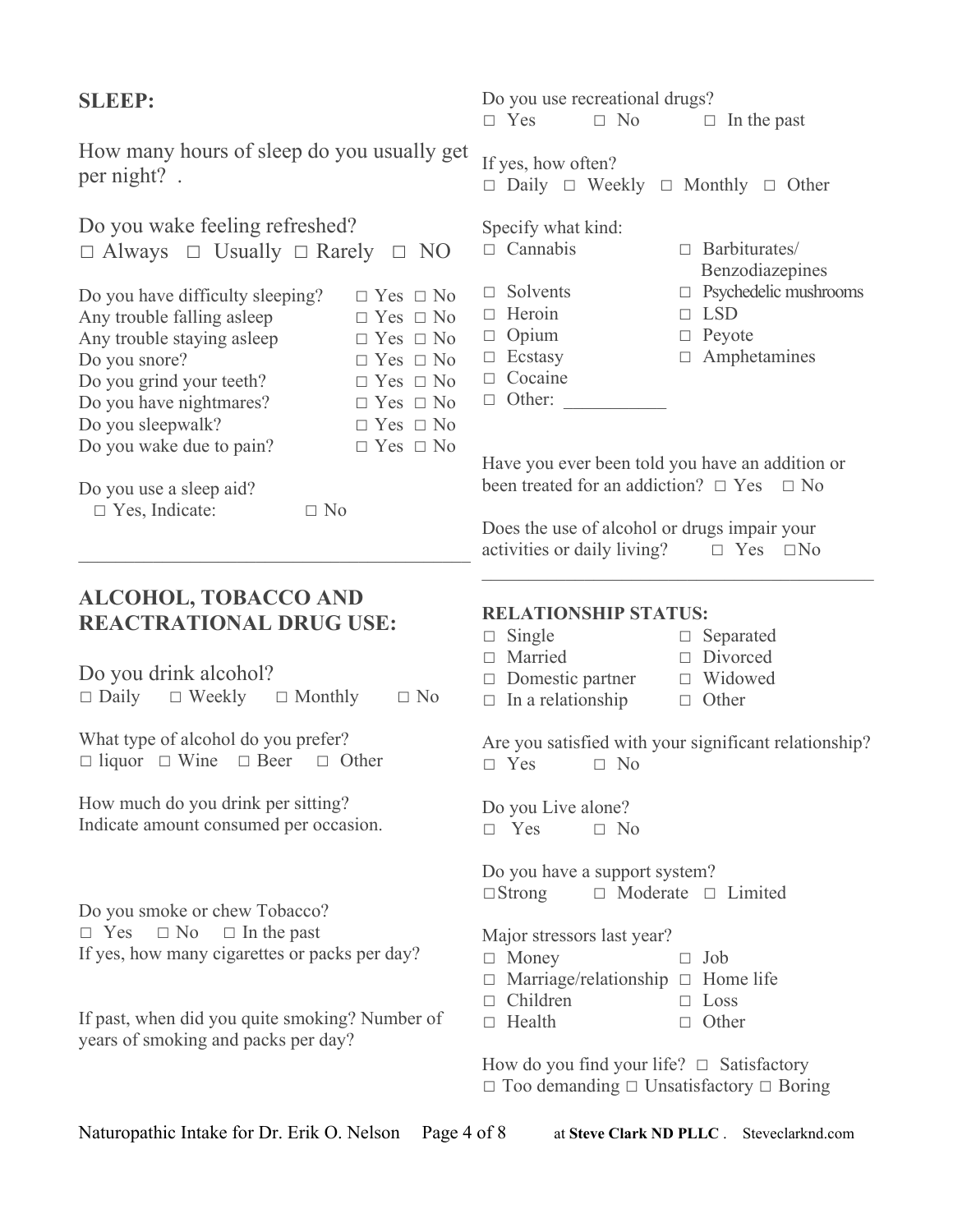#### **REVIEW OF SYSTEMS: Do you have, or have you had within the past year, any of the following?**

#### **General:**

- ☐ Weight Change ☐ Weakness
- ☐ Appetite Change ☐ Fatigue
- $\Box$  Fever/Chills  $\Box$  Night sweats

### **Eyes:**

- ☐ Dryness ☐ Styes
- ☐ Watery eyes ☐ Dark circles
- 
- 
- 
- 
- ☐ Other

Date of last eye exam:

#### **Ears, Nose, Throat:**

- ☐ Ringing ears ☐ Sinusitis
- ☐ Change in hearing ☐ Sore throat
- 
- 
- 
- 
- 
- □ Polyps □ Goiter<br>□ Problems smelling □ Neck movement  $□$  Problems smelling
- ☐ Nasal Congestion ☐ Problems tasting
- ☐ Nasal discharge ☐ Cavities

### **Cardiovascular:**

- ☐ Murmurs ☐ Congestive heart
- ☐ Palpitations ☐ Blue hands/feet
- ☐ Heart attack ☐ Rheumatic fever
- ☐ arrhythmias ☐ Low blood pressure
- 
- 
- ☐ Chest pain ☐ Edema
- $\Box$  Leg cramps

Date of last  $ECG$  (if any):

- 
- 
- 
- 
- 
- 
- □ Itchy eyes □ Discharge from eyes<br>□ Redness □ Contacts/glasses  $\Box$  Contacts/glasses
- ☐ Eye Strain ☐ Vision problems
- ☐ Cataracts ☐ Glaucoma
	-
	-
- ☐ Ear discharge ☐ Hoarseness
- ☐ Ear Pain ☐ Gum disease
- ☐ Vertigo ☐ Mouth sores
- ☐ Nose bleeds ☐ Swallowing problems
	-
	- restricted/diminished
	-
	- -
		-
	-
	-
	-
- □ Angina □ High blood pressure<br>□ TIA/Stroke □ Varicose veins  $\Box$  Varicose veins
	-
	-
- ☐ Paralysis ☐ Numbness/tingling ☐ Sciatica ☐ Tremors

Naturopathic Intake for Dr. Erik O. Nelson Page 5 of 8 at **Steve Clark ND PLLC**. Steveclarknd.com

- $\Box$  Seizures  $\Box$  Carpal tunnel<br> $\Box$  Weakness  $\Box$  fainting/black
- 

**Neurological:** 

- ☐ Headaches ☐ Dizziness
- ☐ Migraines ☐ Lightheadedness
- **GASTROINTESTINAL:**
- 
- ☐ Diarrhea ☐ Nausea
- ☐ Constipation ☐ Vomiting
- 
- ☐ Abdominal pain ☐ Hernias
- 
- 
- $\Box$  Rectal bleeding,
- burning or itching
- ☐ Indigestion ☐ Gas/bloating
	-
	-
- ☐ Food intolerance ☐ Liver disease
	-
- ☐ Heartburn ☐ Fatty meals aggravate
- ☐ Ulcers ☐ Hemorrhoids

□ fainting/blackouts

How often do you have a bowel movement?\_\_\_\_\_\_

Date of last colonoscopy if any?

#### **Urinary Tract:**

- ☐ Incontinence ☐ Frequent urination
- ☐ Kidney stones ☐ Frequent infections
- ☐ Blood in urine ☐ Pain with urination
- ☐ Urgency ☐ Waking to urinate

#### **Musculoskeletal:**

- ☐ Muscle weakness ☐ Leg cramps
- ☐ Muscle aches ☐ Stiffness
- ☐ Tremors ☐ Past injury
- ☐ Arthritis ☐ Head injury

#### **Skin/Integumentary:**

☐ Positive skin exam ☐ Hair/nail changes

☐ Dry skin ☐ Rosacea ☐ Acne ☐ Eczema ☐ Rash ☐ Skin cancer  $\Box$  Hives  $\Box$  Warts ☐ Dandruff ☐ Dry Hair ☐ Oily Hair ☐ Hair los

- ☐ Color change ☐ Psoriasis
- ☐ Abnormal mole ☐ Itchy skin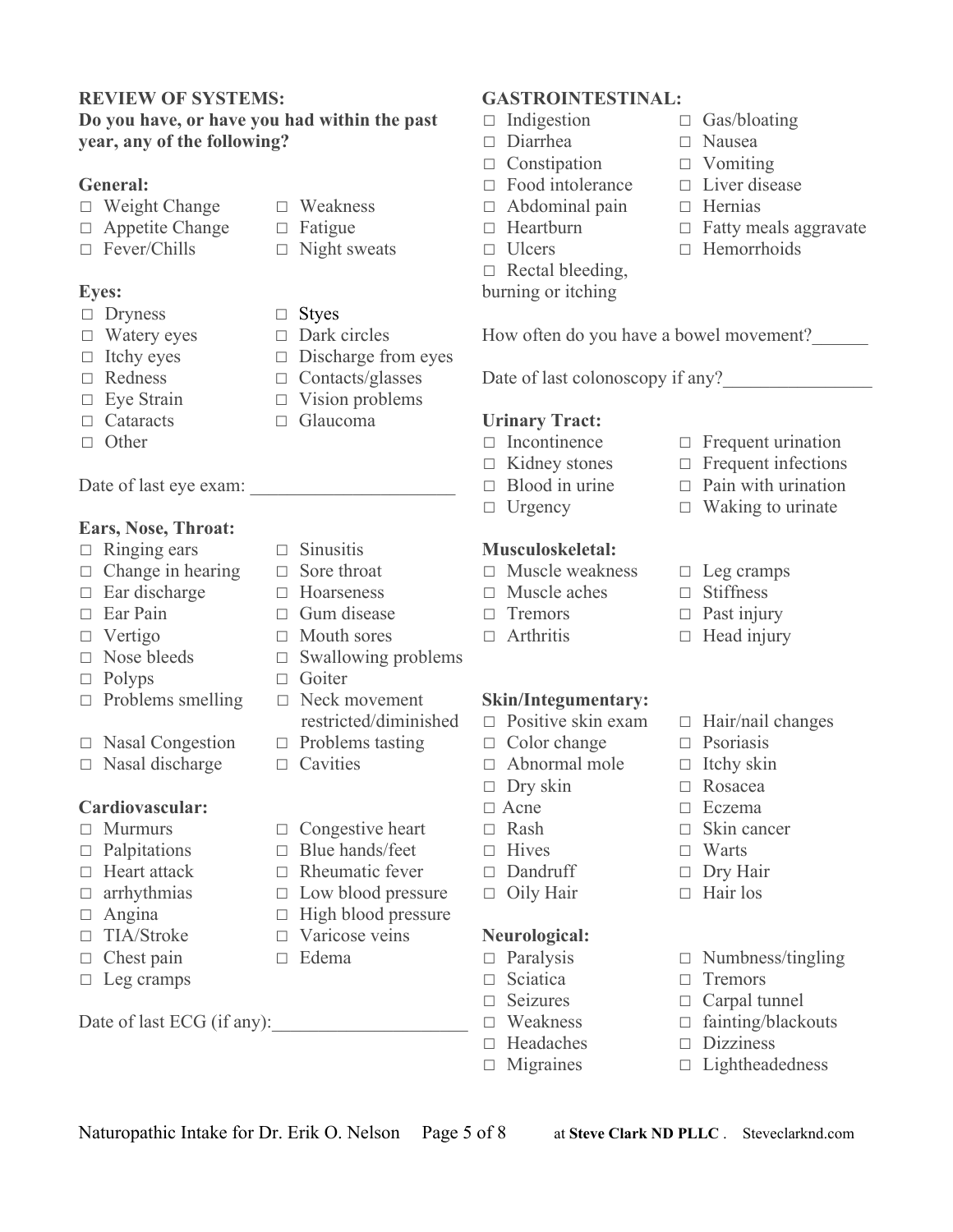### **Mental/Emotional:**

- 
- 
- 
- 
- □ Anxiety □ Feeling down<br>□ Fear/panic □ Depression
- □ Fear/panic □ Depression<br>□ Eating disorder □ Suicidal the
	- □ Suicidal thoughts
- ☐ Anger/irritability ☐ Psychiatric hospitalization
- **Endocrine:**
- ☐ Diabetes ☐ Increased urination
- 
- 
- $\Box$  Snacking often  $\Box$  Need to eat regularly
- 
- □ Change in glove or shoe size
- 
- □ Thyroid disease □ Increased thirst<br>□ Mood swings □ Heat/cold intole □ Heat/cold intolerance
	-
- ☐ Irritability ☐ Hormone Therapy
- **Hematologic/Lymphatic:**
- 
- ☐ Easy
- ☐ Anemia ☐ Fragile/sensitive skin
- bruising/bleeding
- $\Box$  Blood clot history
- 
- ☐ Hemorrhoids ☐ Deep bone pain
- ☐ Swollen Lymph nodes ☐ Reaction to insect bites
- ☐ Circulation issues ☐ Brittle nails

### **Allergic/Immunologic:**

- ☐ Seasonal allergies ☐ Sick often
- ☐ Chemical sensitivity ☐ Rash
- ☐ Dry or itchy eyes ☐ Hives

□ Organ transplant or donation history

- ☐ Asthma ☐ Have pets
	-
- ☐ Sinusitis ☐ History environmental chemical exposure
	- $\Box$  Family history wheat allergy or celiac disease
	-
- Naturopathic Intake for Dr. Erik O. Nelson Page 6 of 8 at **Steve Clark ND PLLC**. Steveclarknd.com

#### **Is there anything else you would like the doctor to know about you?**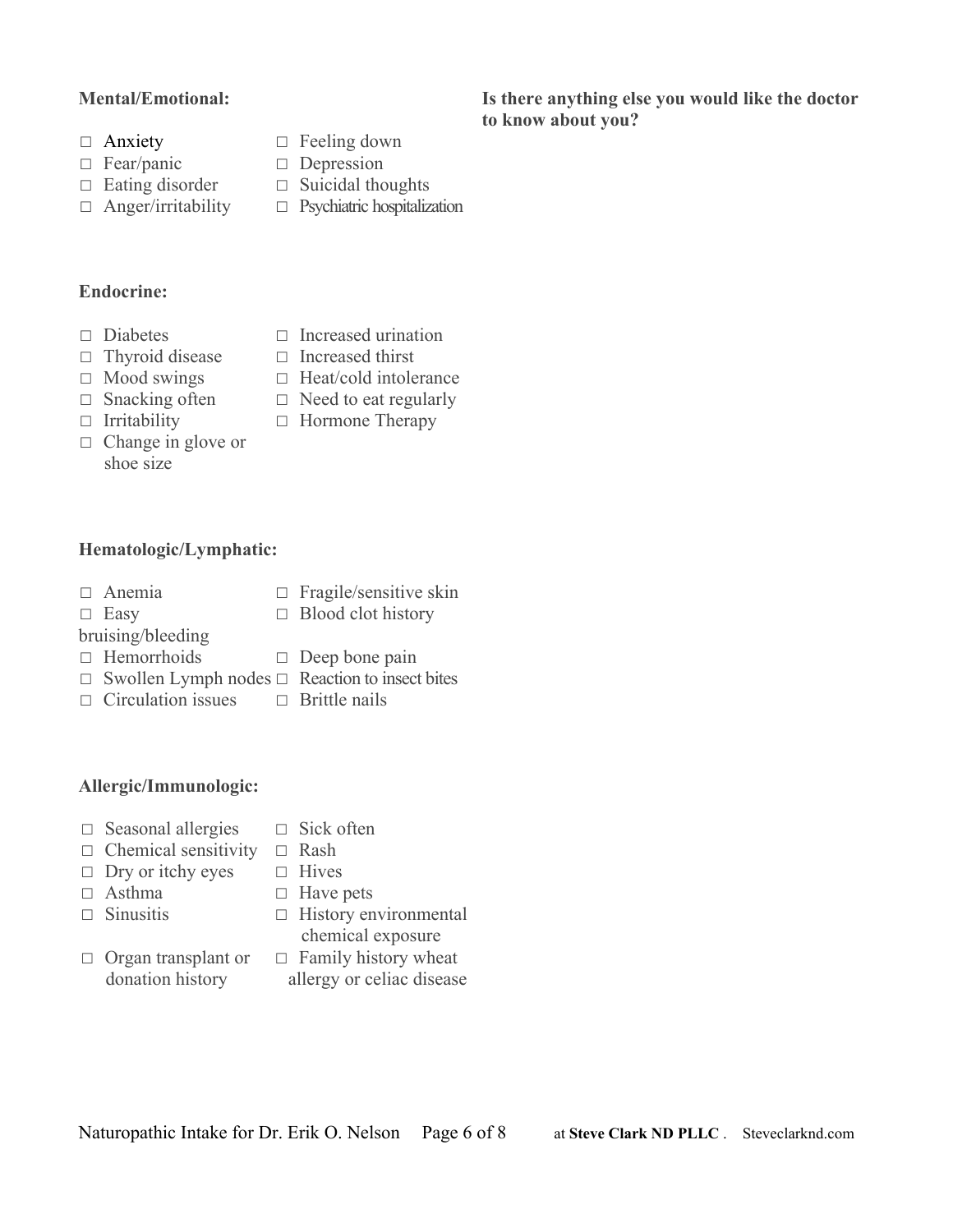| <b>FEMALE:</b>                                                                                                                                                                                                                                              | <b>Breast Health:</b>                                                                                                                                                                                                |  |  |  |  |
|-------------------------------------------------------------------------------------------------------------------------------------------------------------------------------------------------------------------------------------------------------------|----------------------------------------------------------------------------------------------------------------------------------------------------------------------------------------------------------------------|--|--|--|--|
| <b>Menstrual Cycle:</b><br>Age of first menses?                                                                                                                                                                                                             | Do you have any of the following<br>$\Box$ Breast pain $\Box$ Breast discharge<br>$\Box$ Breast masses $\Box$ Family history                                                                                         |  |  |  |  |
|                                                                                                                                                                                                                                                             | Date of last mammogram and results:                                                                                                                                                                                  |  |  |  |  |
|                                                                                                                                                                                                                                                             |                                                                                                                                                                                                                      |  |  |  |  |
|                                                                                                                                                                                                                                                             |                                                                                                                                                                                                                      |  |  |  |  |
| Do you experience any of the following before or<br>during your menses?                                                                                                                                                                                     | <b>Gynecology and PAP History:</b><br>Date of last PAP smear and results:                                                                                                                                            |  |  |  |  |
| $\Box$ Diarrhea<br>$\Box$ Menstrual cramping<br>$\Box$ Bloating<br>$\Box$ Fatigue during menses<br>$\Box$ Food cravings<br>$\Box$ Back/body aches<br>$\Box$ Mood changes $\Box$ Heavy Bleeding<br>$\Box$ Breast tenderness<br>$\Box$<br>swelling            | Have you ever had an irregular PAP smear?<br>$\Box$ No $\Box$ Yes, list date and treatment received:                                                                                                                 |  |  |  |  |
| <b>Menopause:</b><br>Age at menopause:<br><u>Letter and the set of the set of the set of the set of the set of the set of the set of the set of the set of the set of the set of the set of the set of the set of the set of the set of the set of the </u> | Check all, history of pelvic disease conditions:<br>$\Box$ Ovarian cysts $\Box$ Ovarian/uterine disease<br>$\Box$ Fibroids<br>$\Box$ Endometriosis<br>$\Box$ Pelvic inflammatory $\Box$ Ectopic pregnancy<br>disease |  |  |  |  |
| Age your mother entered menopause:                                                                                                                                                                                                                          |                                                                                                                                                                                                                      |  |  |  |  |
| Was onset of menopause $\Box$ Within normal<br>$\Box$ Total Hysterectomy $\Box$ Partial hysterectomy                                                                                                                                                        | $\Box$ Other, describe:                                                                                                                                                                                              |  |  |  |  |
| Check all the symptoms you currently experience:<br>$\Box$ Hot flashes $\Box$ Mood changes<br>$\Box$ Night sweats $\Box$ Incontinence<br>$\Box$ Vaginal dryness $\Box$ Joint pain                                                                           | Have you had any gynecological surgeries or<br>procedures?<br>$\Box$ No $\Box$ Yes, indicate date and type:                                                                                                          |  |  |  |  |
| $\Box$ Decreased libido $\Box$ Sleep disruption<br>$\Box$ Brain fog or decreased $\Box$ Palpitations<br>memory                                                                                                                                              | <b>Contraception, Libido, and Sexually</b><br><b>Transmitted Infections (STIs):</b>                                                                                                                                  |  |  |  |  |
|                                                                                                                                                                                                                                                             | Are you currently sexually active? $\Box$ Yes $\Box$ No                                                                                                                                                              |  |  |  |  |
| <b>Bone Density:</b><br>Date of last DEXA scan (bone scan)<br>Indicate if you have never had one:                                                                                                                                                           | Please indicate birth controls or other hormones<br>previous or currently used:                                                                                                                                      |  |  |  |  |
| Are you treating or supplementing for bone density?                                                                                                                                                                                                         |                                                                                                                                                                                                                      |  |  |  |  |
| Specify:                                                                                                                                                                                                                                                    | Are you experiencing any of the following:<br>$\Box$ Low libido                                                                                                                                                      |  |  |  |  |
|                                                                                                                                                                                                                                                             | $\Box$ Pain with intercourse $\Box$ Bleeding after<br>intercourse                                                                                                                                                    |  |  |  |  |
| Naturopathic Intake for Dr. Erik O. Nelson<br>Page 7 of 8                                                                                                                                                                                                   | at Steve Clark ND PLLC . Steveclarknd.com                                                                                                                                                                            |  |  |  |  |